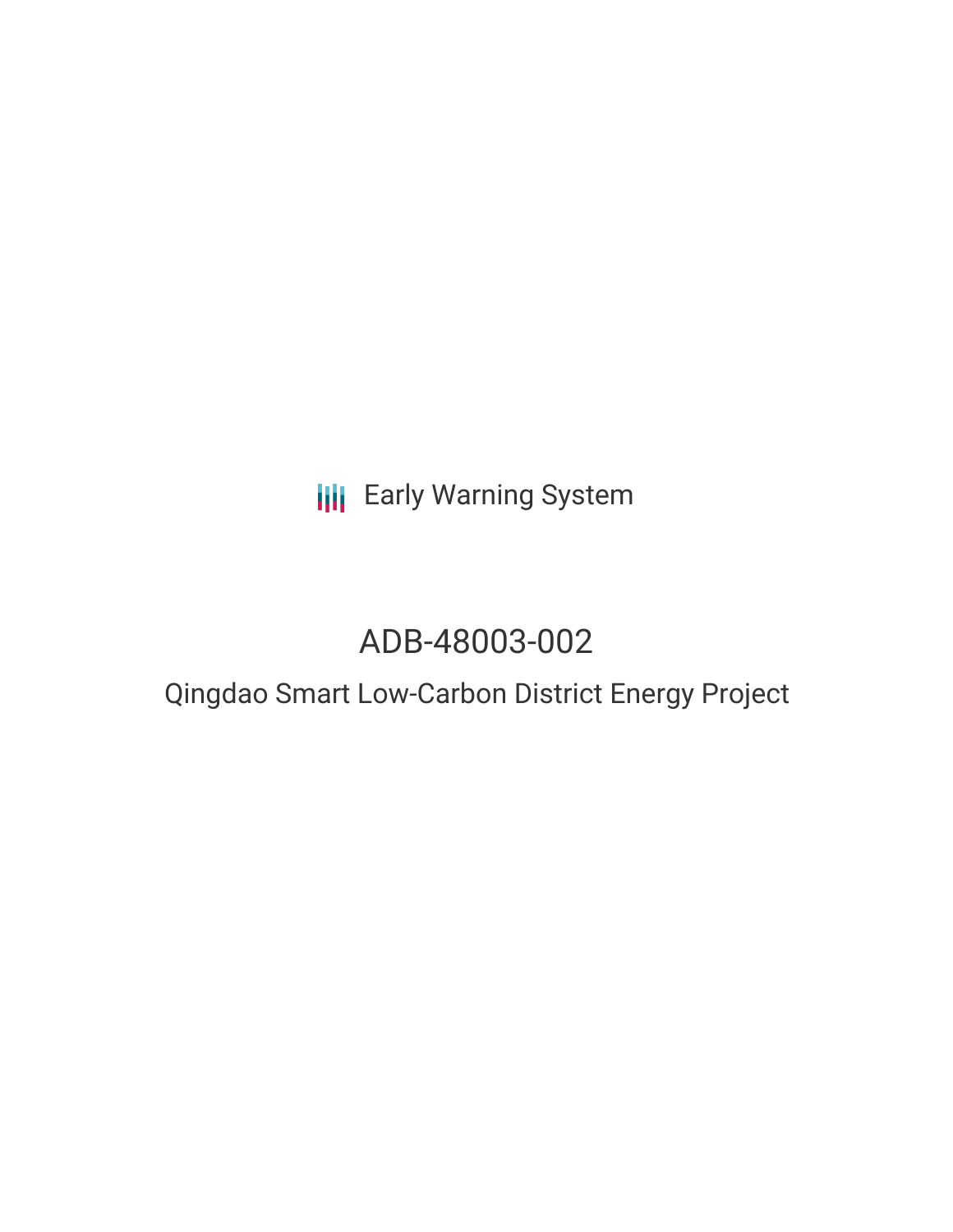

## **Quick Facts**

| <b>Countries</b>               | China                                    |
|--------------------------------|------------------------------------------|
| <b>Specific Location</b>       | Qingdao, Shandong Province               |
| <b>Financial Institutions</b>  | Asian Development Bank (ADB)             |
| <b>Status</b>                  | Active                                   |
| <b>Bank Risk Rating</b>        | B                                        |
| <b>Voting Date</b>             | 2015-12-09                               |
| <b>Borrower</b>                | Government of People's Republic of China |
| <b>Sectors</b>                 | Energy                                   |
| <b>Investment Type(s)</b>      | Loan                                     |
| <b>Investment Amount (USD)</b> | \$130.00 million                         |
| <b>Project Cost (USD)</b>      | \$130.00 million                         |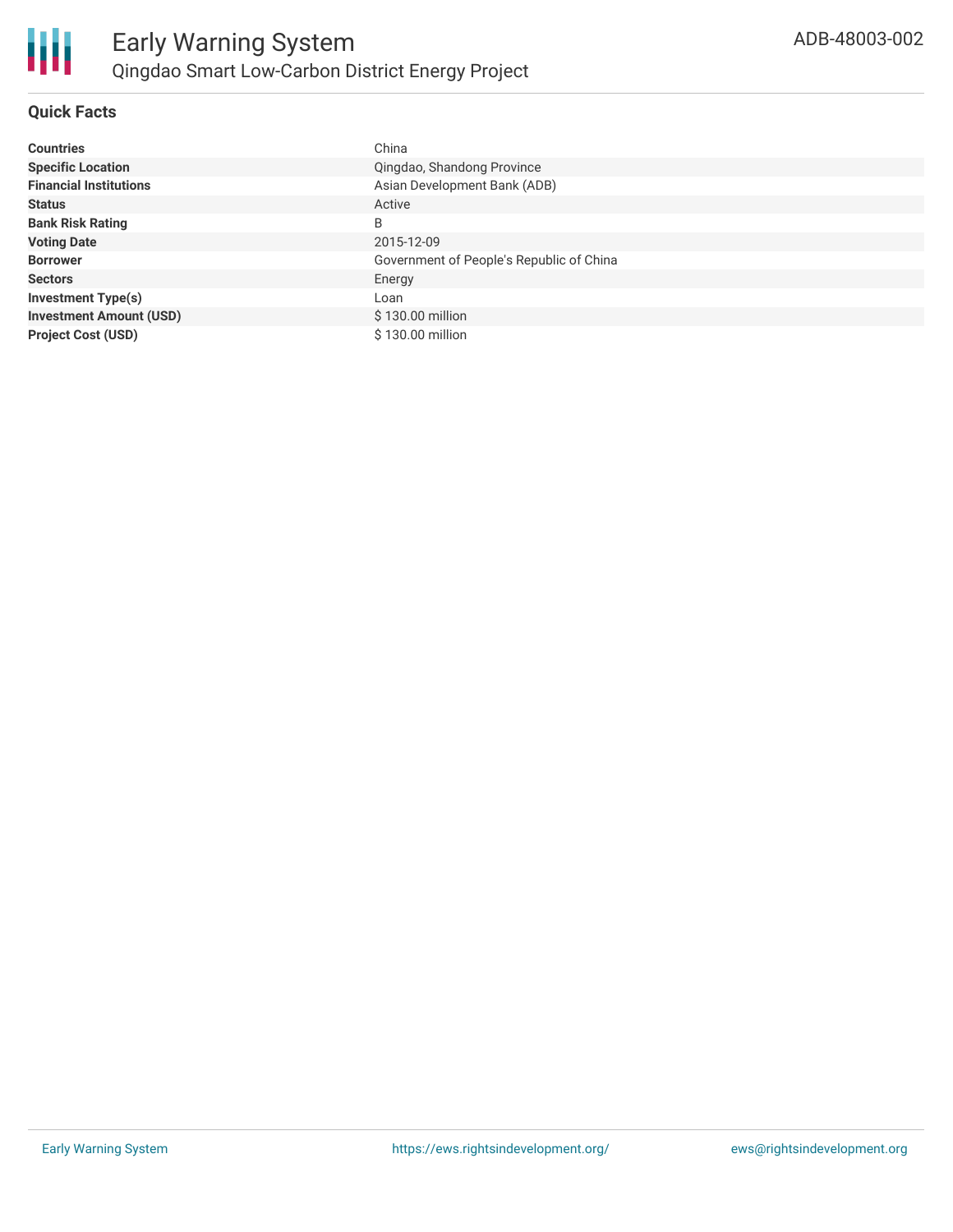

#### **Project Description**

The project will develop and demonstrate a low-carbon, energy-efficient district heating, cooling, and power production and distribution system in eight locations in Qingdao city. Instead of coal, the system will use natural gas, solar thermal, shallowground geothermal, and waste heat recovered from industrial plants as its energy sources. The project will also demonstrate a low-temperature district energy distribution network and combine it with a smart energy management system. The project system is expected to lower energy intensity by 40% and carbon intensity by 64% from the averages achieved by comparable standard systems now in use in the northern People's Republic of China (PRC).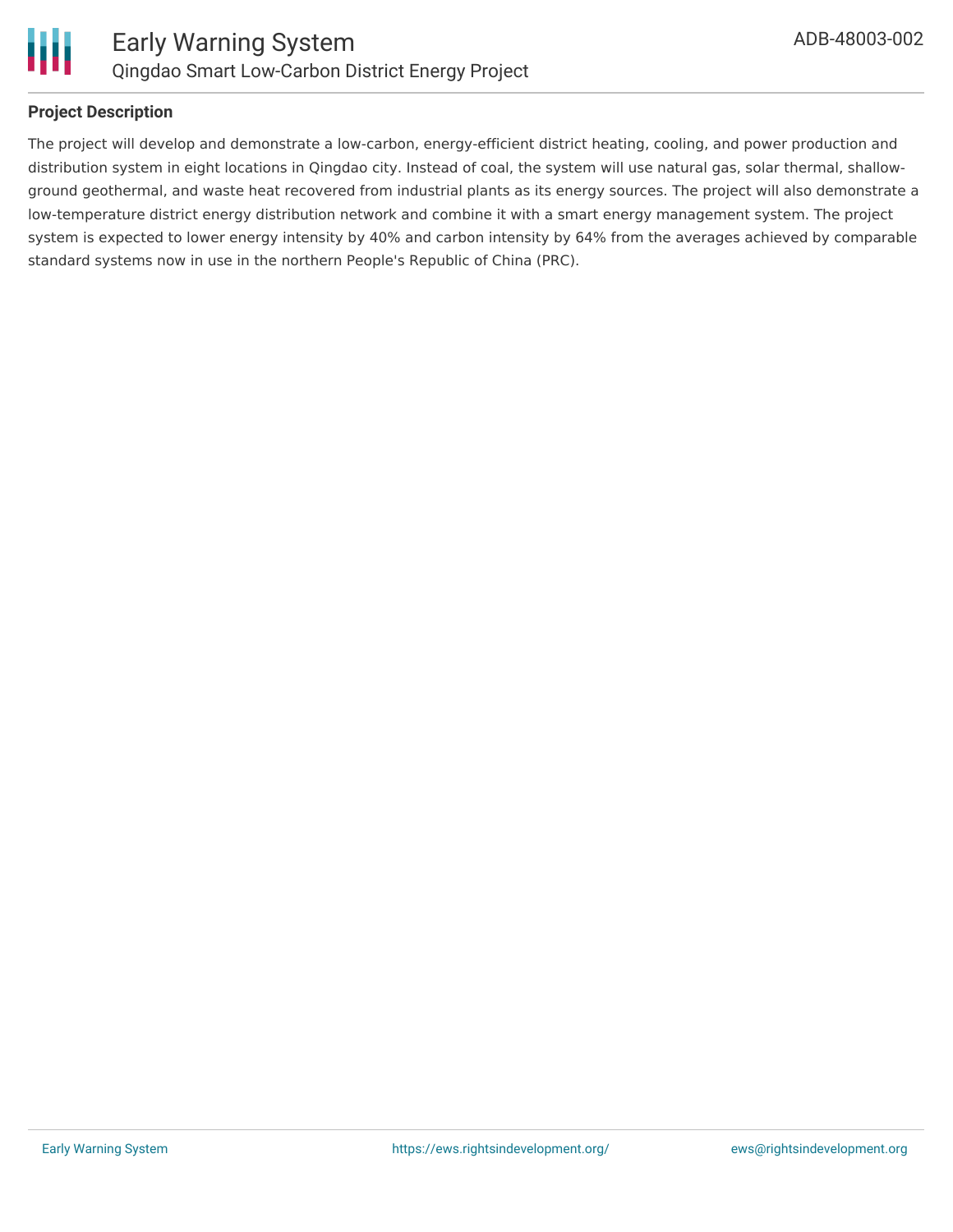

#### **Investment Description**

Asian Development Bank (ADB)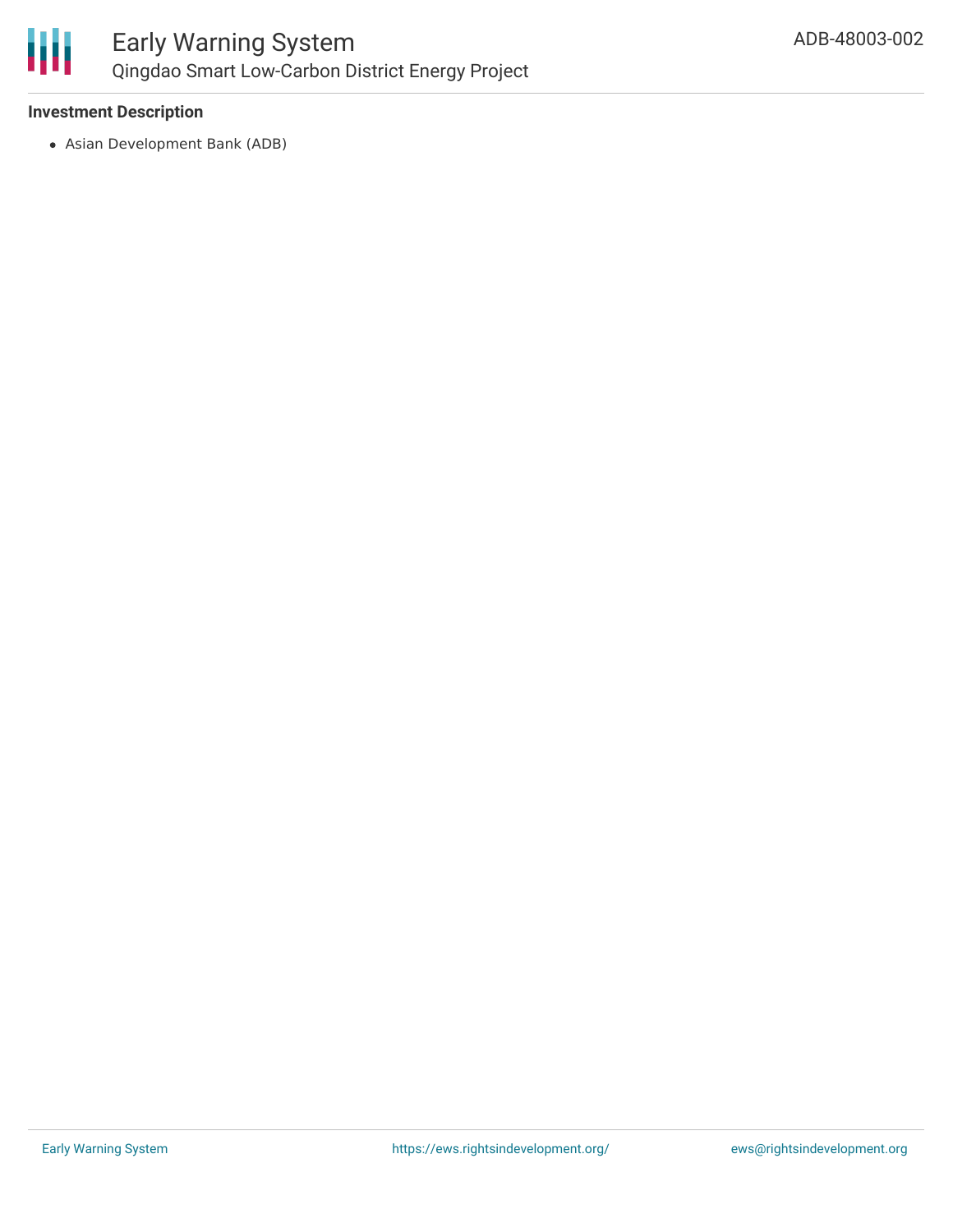

#### **Contact Information**

Qingdao Municipal Government DONG.HAI@TOM.COM c/o Qingdao Mun.Devt.& Reform Commission No. 11 Xiang Gang Zhong Road, Qingdao People's Republic of China 266071

#### ACCOUNTABILITY MECHANISM OF ADB

The Accountability Mechanism is an independent complaint mechanism and fact-finding body for people who believe they are likely to be, or have been, adversely affected by an Asian Development Bank-financed project. If you submit a complaint to the Accountability Mechanism, they may investigate to assess whether the Asian Development Bank is following its own policies and procedures for preventing harm to people or the environment. You can learn more about the Accountability Mechanism and how to file a complaint at: http://www.adb.org/site/accountability-mechanism/main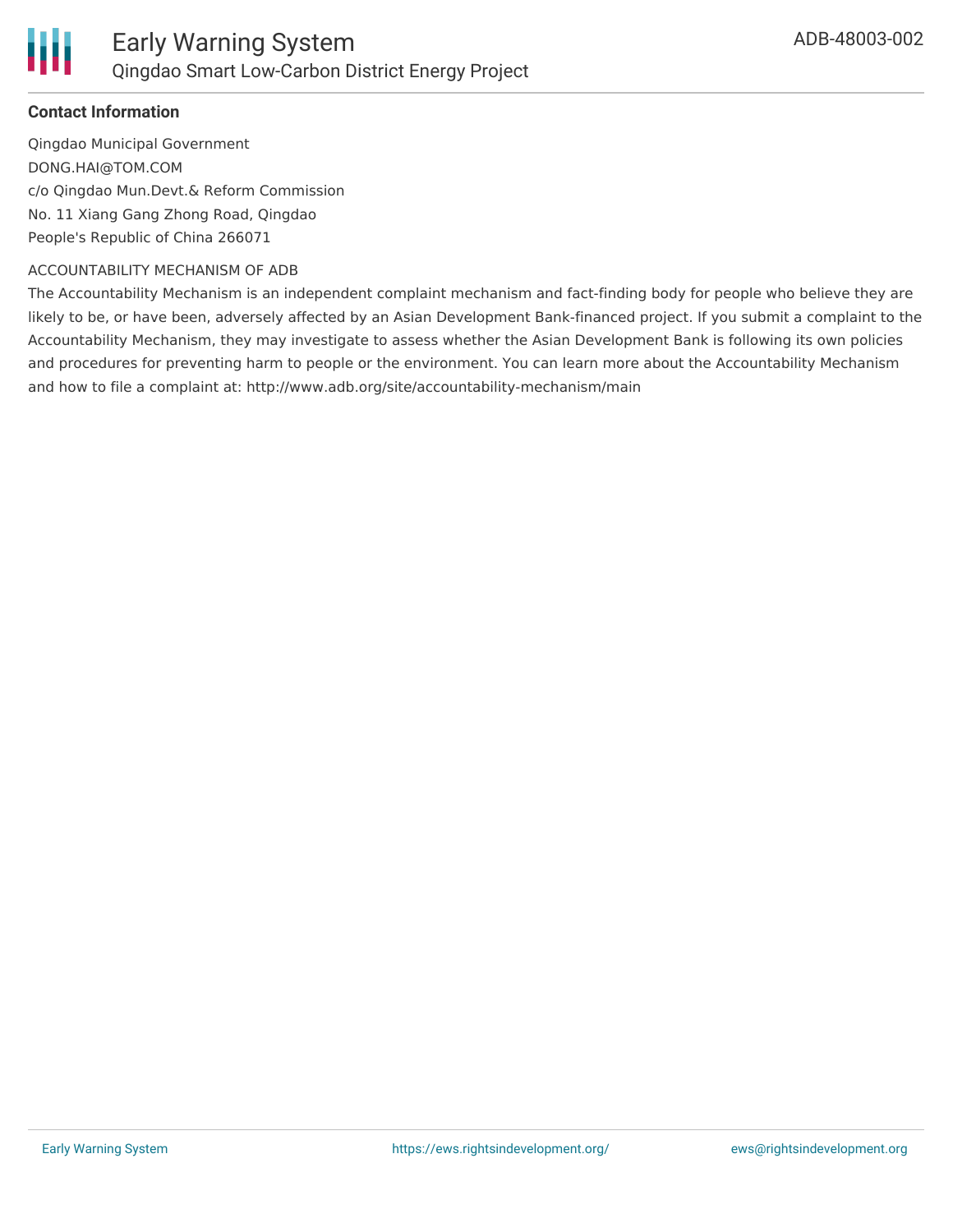

#### **Bank Documents**

- Loan Agreement for Loan 3358-PRC: Qingdao Smart [Low-Carbon](https://ewsdata.rightsindevelopment.org/files/documents/02/ADB-48003-002.pdf) District Energy Project [\[Original](https://www.adb.org/projects/documents/loan-3358-prc-qingdao-smart-low-carbon-district-lbj) Source]
- Project Agreement for Loan 3358-PRC: Qingdao Smart [Low-Carbon](https://ewsdata.rightsindevelopment.org/files/documents/02/ADB-48003-002_l4O1h1Z.pdf) District Energy Project [\[Original](https://www.adb.org/projects/documents/loan-3358-prc-qingdao-smart-low-carbon-district-pa1) Source]
- Project [Disclosure](https://www.adb.org/printpdf/projects/48003-002/main) PDF
- Qing Dao Zhi Neng Di Tan Qu Yu Neng Yuan [Xiang](https://ewsdata.rightsindevelopment.org/files/documents/02/ADB-48003-002_li7JIHF.pdf) Mu : Xiang Mu Shu Ju Biao [\[Original](https://www.adb.org/zh/projects/documents/48003-002-project-data-sheet) Source]
- Qingdao Smart [Low-Carbon](https://ewsdata.rightsindevelopment.org/files/documents/02/ADB-48003-002_FcAYt8p.pdf) District Energy [\[Original](https://www.adb.org/projects/documents/qingdao-smart-low-carbon-district-energy-ipsa) Source]
- Qingdao Smart Low-Carbon District Energy Project: [Procurement](https://ewsdata.rightsindevelopment.org/files/documents/02/ADB-48003-002_21Ljfw1.pdf) Plan [\[Original](https://www.adb.org/projects/documents/prc-qingdao-smart-low-carbon-district-energy-project-pp) Source]
- Qingdao Smart Low-Carbon District Energy Project: Project [Administration](https://ewsdata.rightsindevelopment.org/files/documents/02/ADB-48003-002_gaTf9yK.pdf) Manual [\[Original](https://www.adb.org/projects/documents/prc-qingdao-smart-low-carbon-district-energy-project-pam) Source]
- Qingdao Smart Low-Carbon District Energy Project: Report and [Recommendation](https://ewsdata.rightsindevelopment.org/files/documents/02/ADB-48003-002_jX1Aom9.pdf) of the President [\[Original](https://www.adb.org/projects/documents/prc-qingdao-smart-low-carbon-district-energy-project-rrp) Source]